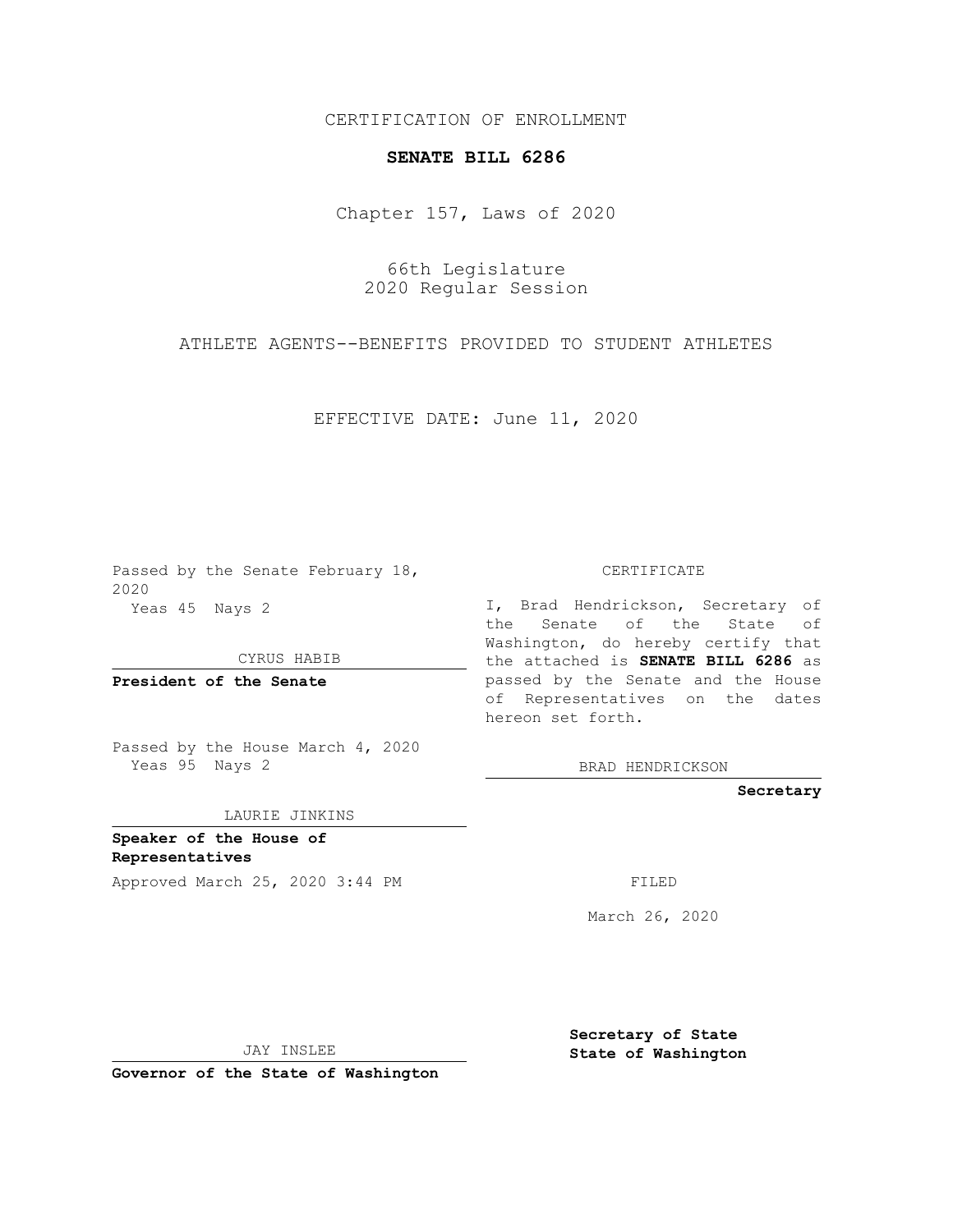## **SENATE BILL 6286**

Passed Legislature - 2020 Regular Session

**State of Washington 66th Legislature 2020 Regular Session**

**By** Senators Frockt, Pedersen, and Mullet; by request of Uniform Law Commission

Read first time 01/14/20. Referred to Committee on Labor & Commerce.

1 AN ACT Relating to benefits provided by athlete agents; and 2 amending RCW 19.225.100.

3 BE IT ENACTED BY THE LEGISLATURE OF THE STATE OF WASHINGTON:

4 **Sec. 1.** RCW 19.225.100 and 2016 sp.s. c 13 s 10 are each amended 5 to read as follows:

 $((+1))$  An athlete agent( $(-$  with the intent to influence a student athlete or, if the athlete is a minor, a parent or guardian 8 of the athlete to enter into an agency contract,)) may not ((take any of the following actions or encourage any other individual to take or assist any other individual in taking any of the following actions on 11 behalf of the athlete agent:

## 12 (a))) intentionally:

13 (1) Give a student athlete or, if the athlete is a minor, a 14 parent or quardian of the athlete materially false or misleading 15 information or make a materially false promise or representation with 16 the intent to influence the athlete, parent, or quardian to enter 17 into an agency contract;

18  $((\overline{a},\overline{b}))$  (2) Furnish anything of value to  $((\overline{a},\overline{b}))$  a student 19 athlete ((before the athlete enters into the contract; or

20 (c) Furnish anything of value to an individual other than the 21 athlete or another registered athlete agent.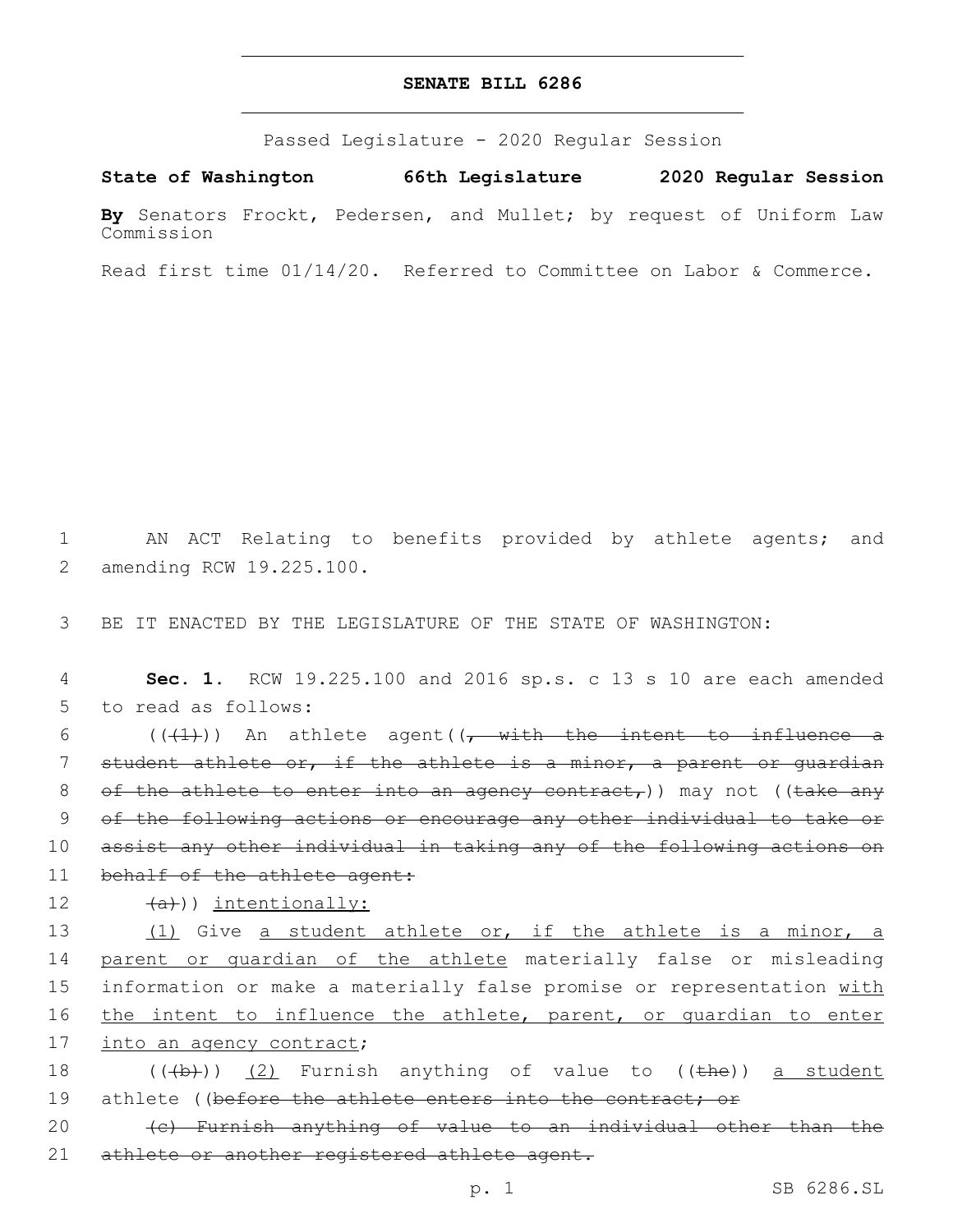1 (2) An athlete agent may not intentionally do any of the 2 following or encourage any other individual to do any of the 3 following on behalf of the agent:

4 (a))) or another individual, if to do so may result in loss of 5 the athlete's eligibility to participate in the athlete's sport, 6 unless:

 (a) The agent notifies the athletic director of the educational institution at which the athlete is enrolled or at which the agent has reasonable grounds to believe the athlete intends to enroll, not 10 later than seventy-two hours after giving the thing of value; and

11 (b) The athlete or, if the athlete is a minor, a parent or 12 guardian of the athlete acknowledges to the agent in a record that 13 receipt of the thing of value may result in loss of the athlete's 14 eligibility to participate in the athlete's sport;

 (3) Initiate contact, directly or indirectly, with a student 16 athlete or, if the athlete is a minor, a parent or quardian of the athlete, to recruit or solicit the athlete, parent, or guardian to enter an agency contract unless providing the athlete with the athlete agent disclosure form as provided in RCW 19.225.030;

20  $((+b))$   $(4)$  Refuse or willfully fail to retain or produce in 21 response to subpoena the records required by RCW 19.225.090;

22  $((\text{+e})^2)$  (5) Fail to disclose information required by RCW 19.225.040;23

24 (((d))) (6) Provide materially false or misleading information in 25 an athlete agent disclosure form;

 $26$  (((e))) (7) Predate or postdate an agency contract;

27 ( $(\text{+f})$ ) (8) Fail to notify a student athlete or, if the athlete 28 is a minor, a parent or guardian of the athlete, before the athlete, 29 parent, or guardian signs an agency contract for a particular sport 30 that the signing may ((make the athlete ineligible)) result in loss 31 of the athlete's eligibility to participate ((as a student athlete in 32 that)) in the athlete's sport;

 $33$  ( $(\overline{4g})$ ) (9) Encourage another individual to do any of the acts 34 described in subsections (1) through (8) of this section on behalf of 35 the agent;

36 (10) Encourage another individual to assist any other individual 37 in doing any of the acts described in subsections (1) through (8) of 38 this section on behalf of the agent;

39 (11) Ask or allow a student athlete to waive or attempt to waive 40 rights under this chapter;